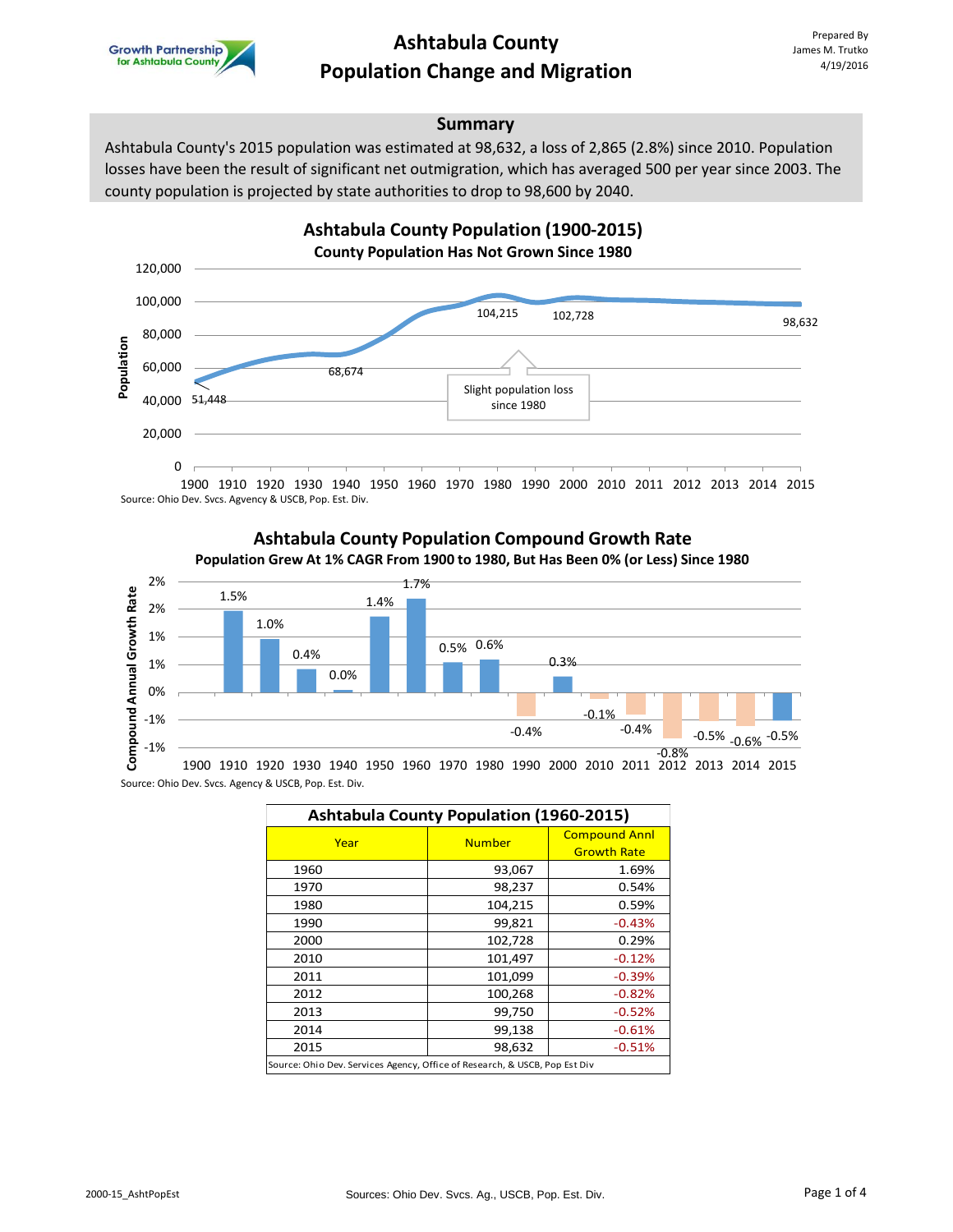## **Ashtabula County Population Change and Migration**

| <b>Components of 2010-15 Population Change</b> |         |  |
|------------------------------------------------|---------|--|
|                                                |         |  |
| 2010 Population                                | 101,497 |  |
| 2015E Population                               | 98,632  |  |
| Pop Change 2010-15                             | (2,865) |  |
| % Pop Change 2010-15                           | $-2.8%$ |  |
| Natural Increase                               | (209)   |  |
| <b>Vital Events</b>                            |         |  |
| <b>Births</b>                                  | 5,797   |  |
| Deaths                                         | 6,006   |  |
| <b>Net Migration</b>                           | (2,593) |  |
| International                                  | 375     |  |
| Domestic                                       | (2,968) |  |
| Source: USCB, Pop Est Div                      |         |  |

# **Ashtabula County Births, Deaths & Migration (2010-2014)**



Source: USCB, Pop. Est. Div.

| <b>Ashtabula Vital Statistics</b>                            |               |         |  |  |
|--------------------------------------------------------------|---------------|---------|--|--|
|                                                              | <b>Number</b> | Rate    |  |  |
| Births / rate per 1,000 women aged 15-44                     | 1,073         | 63.1    |  |  |
| Teen births / rate per 1,000 females 15-19                   | 126           | 40.8    |  |  |
| Deaths / rate per 100,000 population                         | 1.112         | 1,108.7 |  |  |
| Marriages / rate per 1,000 population                        | 581           | 5.8     |  |  |
| Divorces / rate per 1,000 population                         | 384           | 3.8     |  |  |
| Source: Ohio Development Services Agency, Office of Research |               |         |  |  |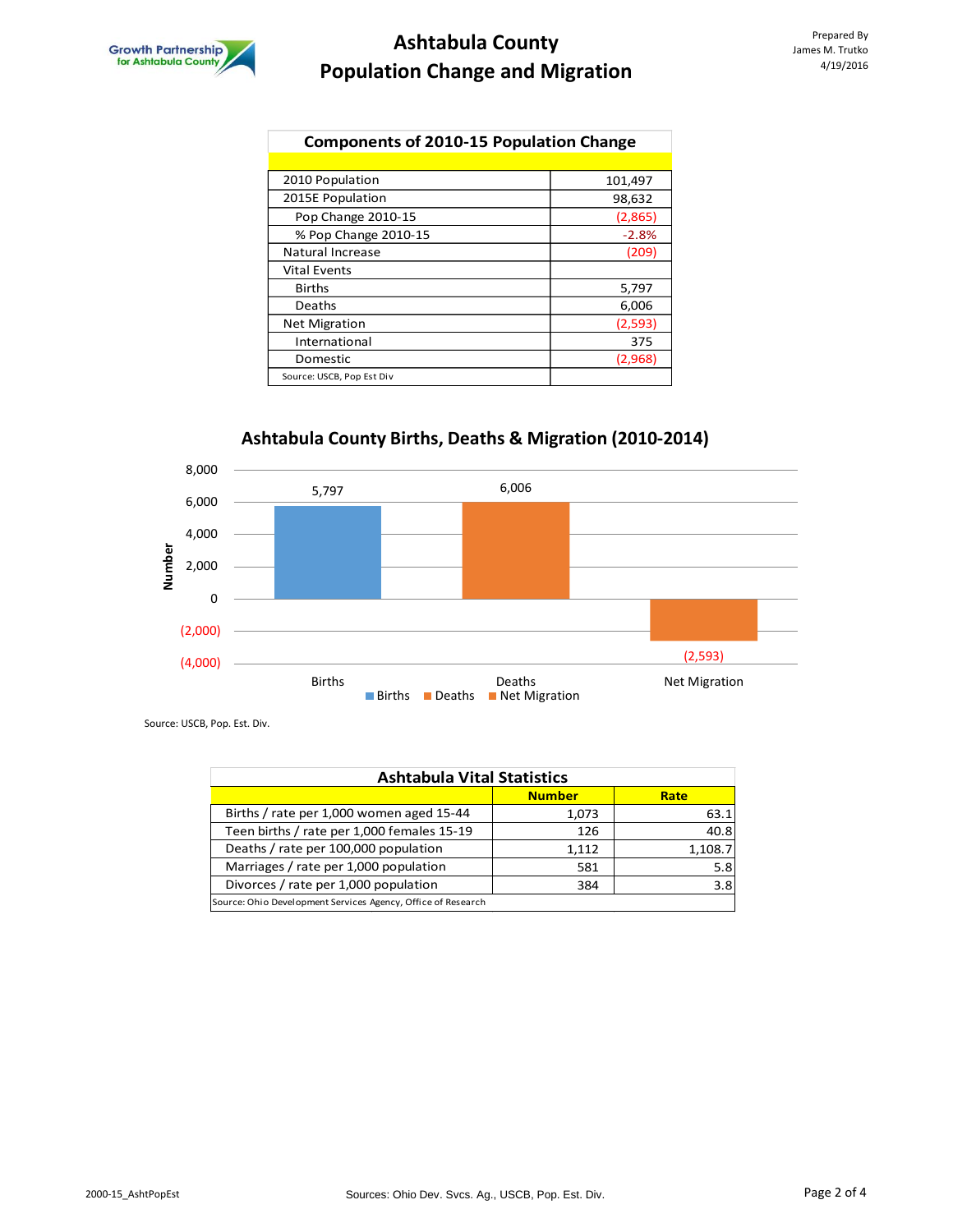

Since 2003, Ashtabula Co. has averaged net outmigration of over 500 per year.



2003-04 2004-05 2005-06 2006-07 2007-08 2008-09 2009-10E 2010-11 2011-12 2012-13 2013-14 2014-15 2003-15 Avg.

| <b>Summary of Net Migration</b>                  |                      |  |
|--------------------------------------------------|----------------------|--|
|                                                  | <b>Net Migration</b> |  |
| 2003-04                                          | (318)                |  |
| 2004-05                                          | (237)                |  |
| 2005-06                                          | (781)                |  |
| 2006-07                                          | (590)                |  |
| 2007-08                                          | (802)                |  |
| 2008-09                                          | (369)                |  |
| 2009-10E                                         | (515)                |  |
| 2010-11                                          | (304)                |  |
| 2011-12                                          | (754)                |  |
| 2012-13                                          | (478)                |  |
| 2013-14                                          | (563)                |  |
| 2014-15                                          | (475)                |  |
| 2003-15 Avg.                                     | (516)                |  |
| 2003-15 Total                                    | (6, 186)             |  |
| Source: Ohio Dev. Svc Agency & USCB, Pop Est Div |                      |  |